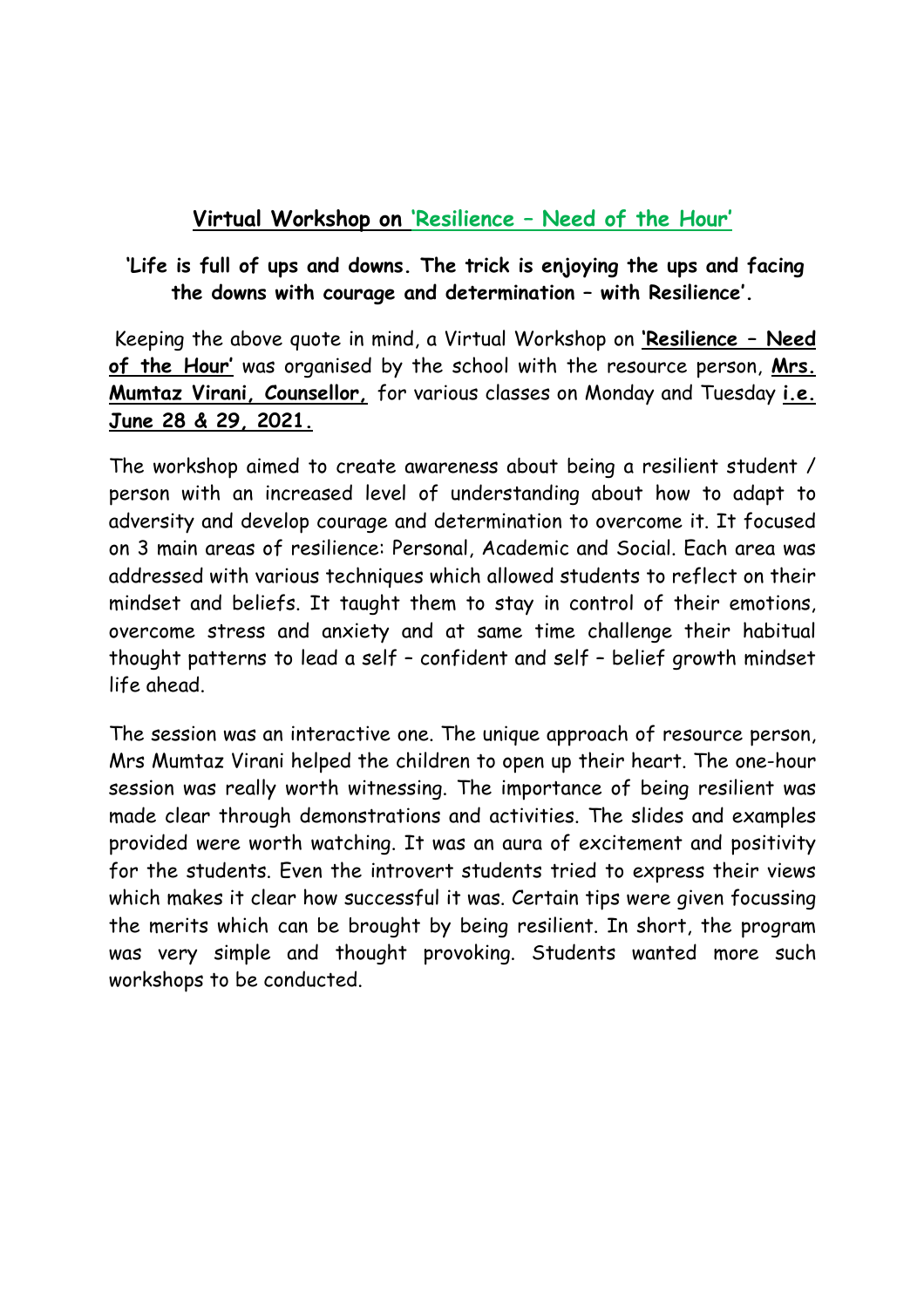

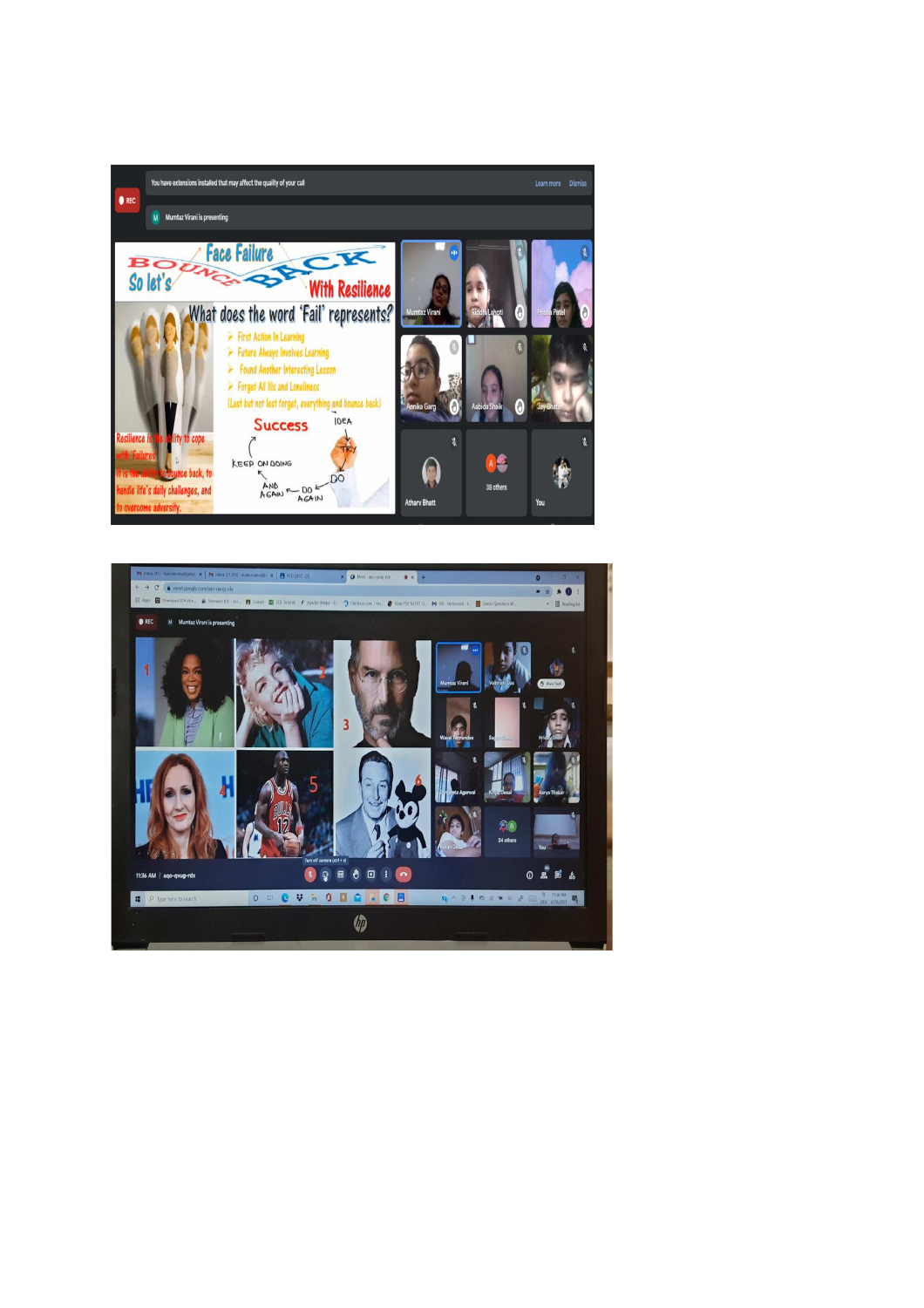| <b>OREC</b>             | You have extensions installed that may affect the quality of your call |                                                                                                                                                                                                                                                                                                                                    |               |  |           |   |                               |                                            |     | Learn more                               | <b>Dismiss</b> |
|-------------------------|------------------------------------------------------------------------|------------------------------------------------------------------------------------------------------------------------------------------------------------------------------------------------------------------------------------------------------------------------------------------------------------------------------------|---------------|--|-----------|---|-------------------------------|--------------------------------------------|-----|------------------------------------------|----------------|
|                         | <b>Mumtaz Virani is presenting</b><br>M                                |                                                                                                                                                                                                                                                                                                                                    |               |  |           |   |                               |                                            |     |                                          |                |
|                         |                                                                        | AD TIMES DON'T LAST. THINGS ALWAYS GET BETTER<br>THER PEOPLE CAN HELP IF YOU TALK TO THEM<br>NHELPFUL THINKING MAKES YOU FEEL MORE UPSET<br>OBODY IS PERFECT; NOT YOU AND NOT OTHERS<br>ONCENTRATE ON THE GOOD BITS AND THE LAUGHTER<br><b>VERYBODY EXPERIENCES SADNESS, HURT, FAILURE</b><br>AND SETBACKS SOMETIMES, NOT JUST YOU |               |  |           |   | <b>Mumtaz Virani</b><br>Jay B | <b>Riddhi Laboti</b><br><b>Annika Garg</b> |     | <b>Aabida Shaik</b><br><b>Jiya Nahar</b> |                |
|                         |                                                                        | LAME FAIRLY-HOW MUCH WAS DUE TO YOU, TO OTHERS AND<br>TO BAD LUCK?<br>CCEPT THE THINGS YOU CAN'T CHANGE, BUT TRY TO CHANGE<br><b>WHAT YOU CAN FIRST</b><br><b>ATASTROPHISING INFLATES YOUR WORRIES</b><br>EEP THINGS IN PERSPECTIVE, ITS NOT THE END OF THE WORLD.                                                                 |               |  |           |   | y.<br><b>Yashoda Balla</b>    | A M<br>38 others                           | You |                                          |                |
| 10:35 AM   swx-wpsm-kod |                                                                        |                                                                                                                                                                                                                                                                                                                                    | ⊟<br>×.<br>N۰ |  | $\bullet$ | ឹ |                               |                                            | O   | 目<br>షి                                  | ᇷ              |